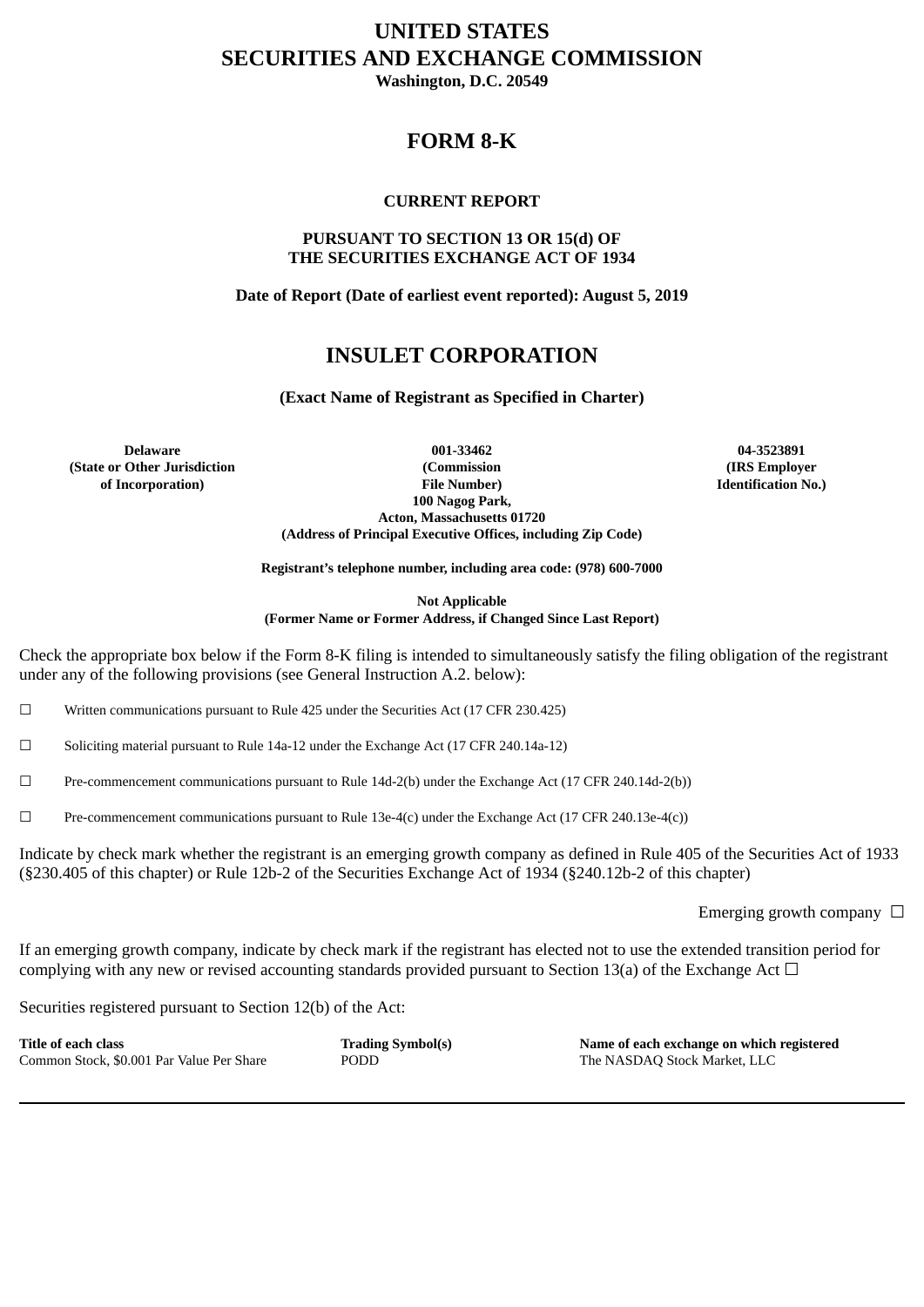#### **Item 2.02. Results of Operations and Financial Condition.**

On August 5, 2019, Insulet Corporation (the "Company") announced its financial results for the second quarter ended June 30, 2019. The full text of the press release issued in connection with the announcement is furnished as Exhibit 99.1 to this Current Report on Form 8-K.

The information in this Item 2.02 of this Current Report on Form 8-K and Exhibit 99.1 shall not be deemed "filed" for purposes of Section 18 of the Securities Act of 1934, as amended (the "Exchange Act"), or otherwise subject to the liabilities of that Section, nor shall it be deemed incorporated by reference in any filing by the Company under the Securities Act of 1933, as amended, or the Exchange Act, except as expressly set forth by specific reference in such filing.

### **Item 9.01. Financial Statements and Exhibits.**

| (d) Exhibits.  |                                    |
|----------------|------------------------------------|
| Exhibit<br>No. | <b>Description</b>                 |
| 99.1           | Press Release dated August 5, 2019 |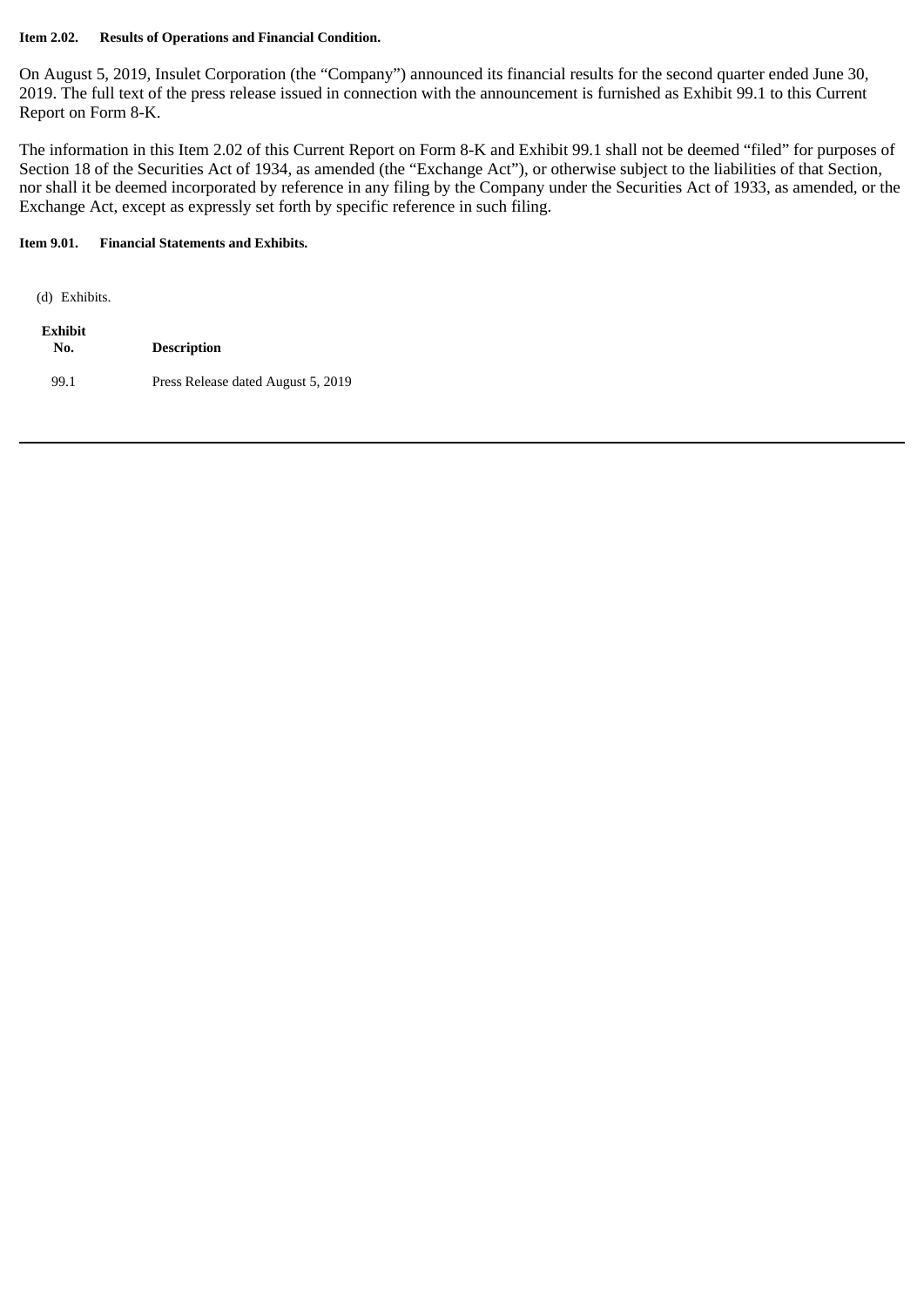#### **SIGNATURES**

Pursuant to the requirements of the Securities Exchange Act of 1934, as amended, the registrant has duly caused this Current Report on Form 8-K to be signed on its behalf by the undersigned thereunto duly authorized.

INSULET CORPORATION

August 5, 2019 By: */s/ Shacey Petrovic* 

Chief Executive Officer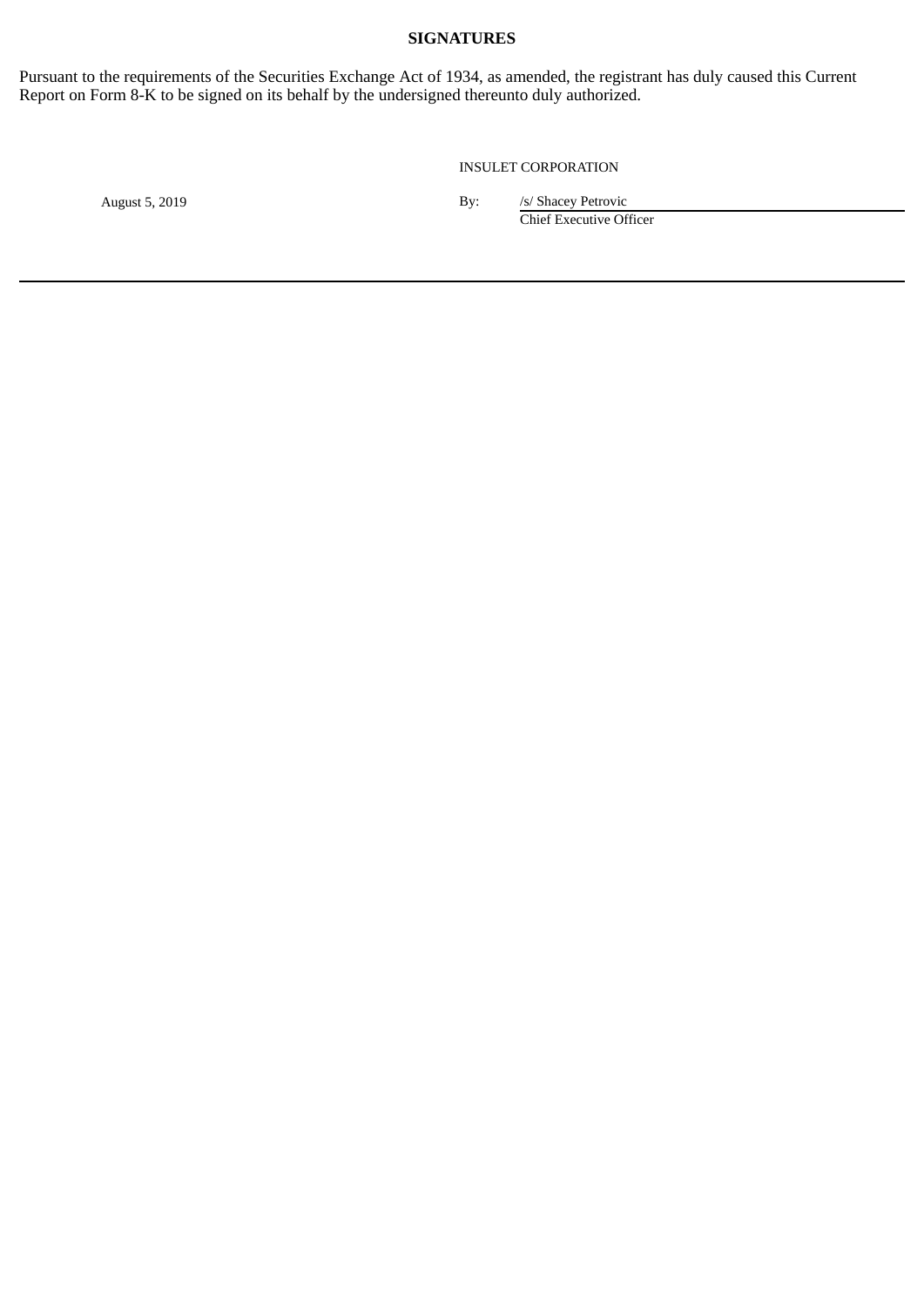## **Exhibit Index**

| Exhibit<br>No. | <b>Description</b>                 |
|----------------|------------------------------------|
| 99.1           | Press Release dated August 5, 2019 |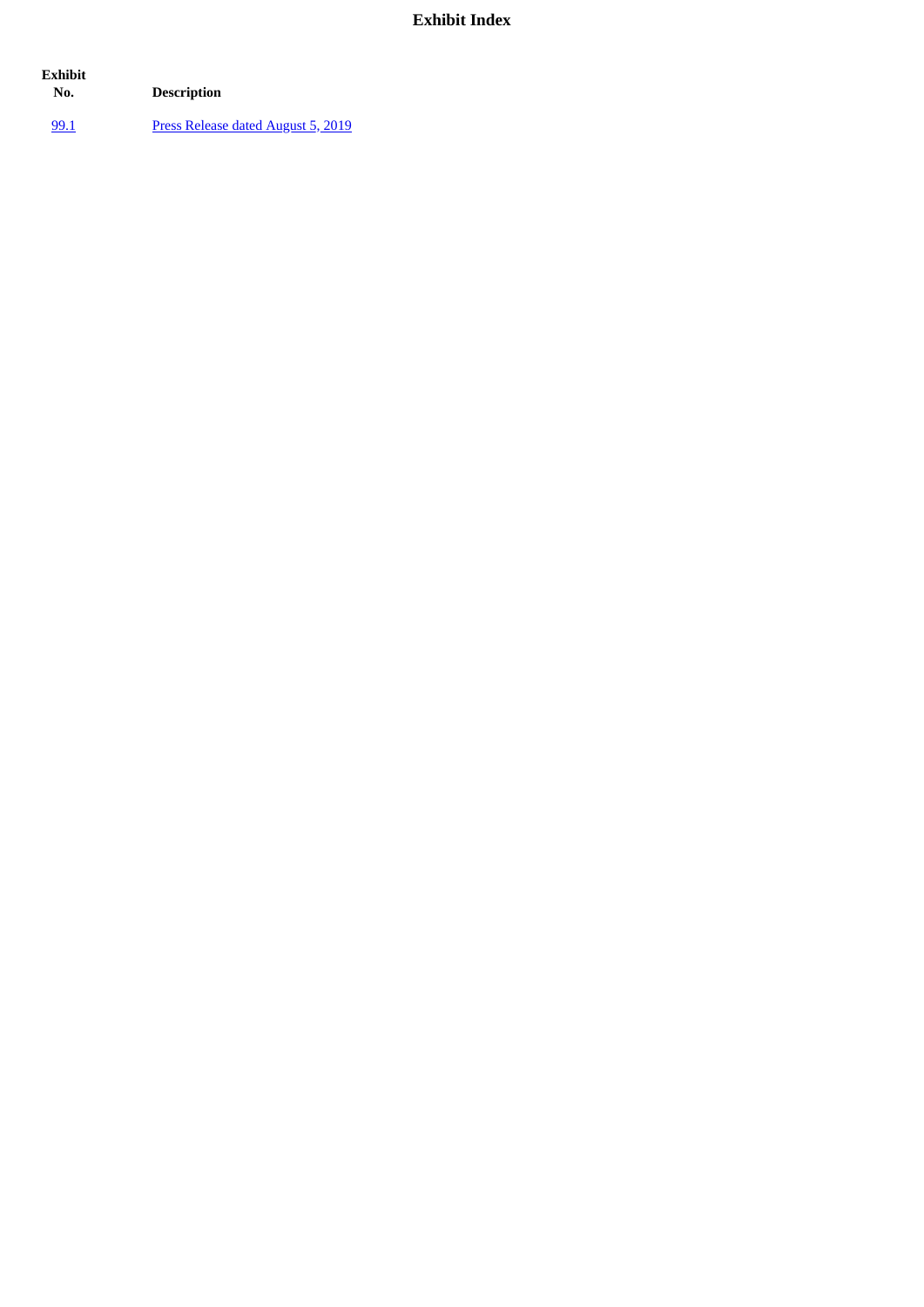### <span id="page-4-0"></span>**Insulet Reports Second Quarter 2019 Revenue of \$177 Million, an Increase of 43% Year-Over-Year**

ACTON, Mass.--(BUSINESS WIRE)--August 5, 2019--Insulet Corporation (NASDAQ: PODD) (Insulet or the Company), the global leader in tubeless insulin pump technology with its Omnipod® Insulin Management System (Omnipod System), today announced financial results for the three months ended June 30, 2019.

#### *Second Quarter Financial Highlights:*

- Second quarter revenue of \$177.1 million, up 43%, compared to revenue of \$124.3 million in the prior year, exceeds guidance of \$160 to \$165 million
	- Global Omnipod revenue of \$160.8 million, an increase of 51%
		- U.S. Omnipod revenue of \$98.1 million, an increase of 26%
		- International Omnipod revenue of \$62.7 million, an increase of 120%
- Drug Delivery revenue of \$16.3 million, a decrease of 8%
- Gross margin of 65.7%, down 30 basis points
- Operating income of \$7.6 million compared to operating income of \$4.3 million in the prior year
- Net income of \$1.4 million, or \$0.02 per diluted share, compared to a net loss of \$1.7 million, or \$(0.03) per share, in the prior year

#### *Recent Strategic Highlights:*

- Began production in the second quarter on the Company's first U.S. highly-automated manufacturing line
- Presented clinical data on the Omnipod Horizon<sup>TM</sup> automated insulin delivery system, in which study participants ages two through six - maintained glucose control in the target range for 73% of time overall and 85% during the overnight period
- $\bullet$  Increased coverage for Omnipod DASHTM in the U.S. to approximately half of all covered lives

"We had another strong quarter, as we made excellent progress on our strategic imperatives and delivered continued growth, profitability and financial outperformance," said Shacey Petrovic, President and Chief Executive Officer. "We are investing in innovation in our product portfolio, automated manufacturing, and business model to ensure our customers get improved access to our life-changing technologies across the globe. Our consistently strong financial results give us confidence that we are executing the right strategy to drive strong, sustainable growth over the long-term. We are raising our outlook for full year 2019 and remain on track to meet our 2021 financial targets. We are taking important steps to unlock Insulet's enormous potential and are excited to continue delivering superior growth and returns for investors."

#### *2019 Outlook:*

- For the year ending December 31, 2019, the Company is raising its revenue guidance to a range of \$700 to \$715 million, representing growth of 24% to 27% (previously 18% to 22%). Revenue ranges by product line are:
	- U.S. Omnipod of \$391 to \$399 million, representing growth of 21% to 23% (previously 16% to 19%)
	- International Omnipod of \$246 to \$250 million, representing growth of 43% to 45% (previously 37% to 42%)
	- Drug Delivery of \$63 to \$66 million, representing a decline of 3% to 8% (previously a decline of 11% to 19%)
- For the quarter ending September 30, 2019, the Company expects revenue in the range of \$174 to \$181 million, representing growth of 15% to 20%. Revenue ranges by product line are:
	- U.S. Omnipod of \$98 to \$102 million, representing growth of 20% to 24%
	- International Omnipod of \$61 to \$63 million, representing growth of 22% to 26%
	- Drug Delivery revenue of \$15 to \$16 million, representing a decline of 15% to 21%

Future results may be affected by changes in ongoing assumptions and judgments, and may also be affected by non-recurring, unusual or unanticipated charges, expenses or gains.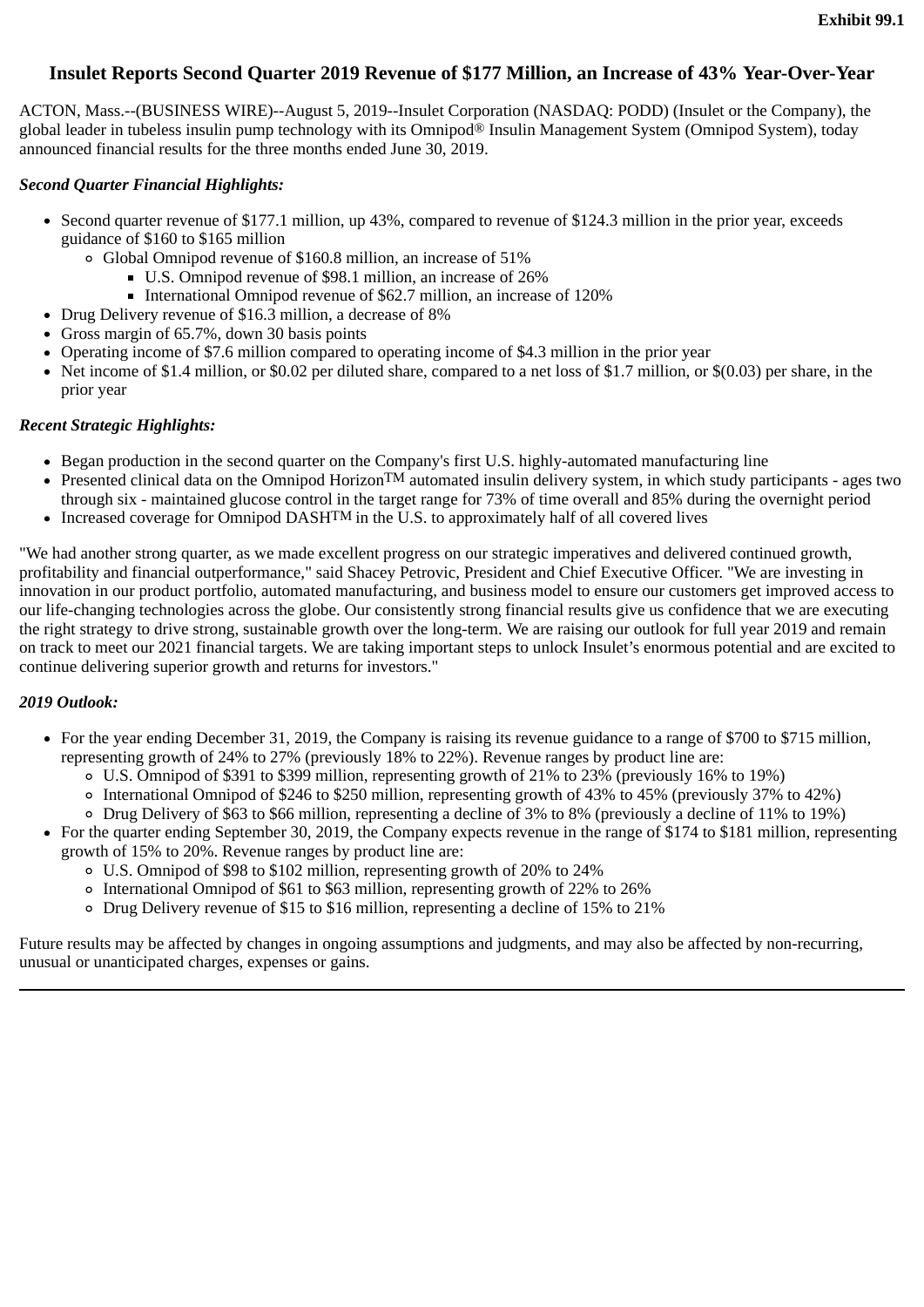## *Conference Call:*

Insulet will host a conference call at 4:30 p.m. (Eastern Time) on August 5, 2019 to discuss the financial results and outlook. The link to the live call will be available on the Investor Relations section of the Company's website at http://investors.insulet.com, "Events and Presentations", and will be archived for future reference. The call may also be accessed by dialing (844) 831-3022 for domestic callers or (315) 625-6887 for international callers, passcode 3268007.

#### *About Insulet Corporation:*

Insulet Corporation (NASDAQ: PODD), headquartered in Massachusetts, is an innovative medical device company dedicated to making the lives of people with diabetes and other conditions easier through the use of its Omnipod product platform. The Omnipod Insulin Management System provides a unique alternative to traditional insulin delivery methods. With its simple, wearable design, the disposable Pod provides up to three days of non-stop insulin delivery, without the need to see or handle a needle. Insulet also leverages the unique design of its Pod by tailoring its Omnipod technology platform for the delivery of noninsulin subcutaneous drugs across other therapeutic areas. For more information, please visit: www.insulet.com and www.myomnipod.com.

#### *Forward-Looking Statements:*

The 2019 financial results contained in this news release are subject to finalization in connection with the preparation of the Company's Form 10-Q for the quarter ended June 30, 2019. This press release contains forward-looking statements concerning Insulet's expectations, anticipations, intentions, beliefs or strategies regarding the future. These forward-looking statements are based on its current expectations and beliefs concerning future developments and their potential effects on Insulet. There can be no assurance that future developments affecting Insulet will be those that it has anticipated.

These forward-looking statements involve a number of risks, uncertainties (some of which are beyond Insulet's control) or other assumptions that may cause actual results or performance to be materially different from those expressed or implied by these forward-looking statements. These risks and uncertainties include, but are not limited to: risks associated with the Company's dependence on its principal product platform, the Omnipod System; risks associated with the Company's ability to design, develop, manufacture and commercialize future products; Insulet's ability to reduce production costs and increase customer orders and manufacturing volumes; adverse changes in general economic conditions; impact of healthcare reform laws; Insulet's ability to raise additional funds in the future on acceptable terms or at all; supply problems or price fluctuations with sole source or thirdparty suppliers on which Insulet is dependent; the potential establishment of a competitive bid program for conventional insulin pumps; failure by Insulet to retain supplier pricing discounts and achieve satisfactory gross margins; failure by Insulet to retain key suppliers; international business risks; Insulet's inability to effectively operate and grow the Company's business in Europe following the expiration of an agreement with the Company's former European distributor on June 30, 2018; regulatory, commercial and logistics risks associated with the Company selling its products in Europe in light of the uncertainty related to the timing and terms of the separation of the United Kingdom from the European Union (Brexit); Insulet's inability to secure and retain adequate coverage or reimbursement from third-party payors for the Omnipod System or future products and potential adverse changes in reimbursement rates or policies relating to the Omnipod System or future products; failure to retain key payor partners and their members; adverse effects resulting from competition; technological change and product innovation adversely affecting the Company's business; changes to or termination of Insulet's license to incorporate a blood glucose meter into the Omnipod System or its inability to enter into new license or other agreements with respect to the Omnipod System's current or future features; challenges to the future development of our non-insulin drug delivery business; Insulet's ability to protect its intellectual property and other proprietary rights; conflicts with the intellectual property of third parties, including claims that Insulet's current or future products infringe or misappropriate the proprietary rights of others; adverse regulatory or legal actions relating to the Omnipod System or future products; failure of Insulet's contract manufacturers or component suppliers to comply with the U.S. Food and Drug Administration's quality system regulations; the potential violation of the Foreign Corrupt Practices Act or any other international, federal or state laws prohibiting "kickbacks" or protecting the confidentiality of patient health information or other protected personal information, or any challenge to or investigation into Insulet's practices under these laws; product liability lawsuits that may be brought against Insulet, including stemming from off-label use of our product; reduced retention rates of our customer base; unfavorable results of clinical studies relating to the Omnipod System or future products, or the products of Insulet's competitors; future publication of articles or announcement of positions by diabetes associations or other organizations that are unfavorable to the Omnipod System; the concentration of substantially all of Insulet's manufacturing operations at a single location in China and substantially all of Insulet's inventory at a single location in Massachusetts; Insulet's ability to attract and retain personnel; Insulet's ability to manage its growth; fluctuations in quarterly results of operations; risks associated with potential future acquisitions or investments in new businesses; Insulet's ability to generate sufficient cash to service all of its indebtedness; the expansion of Insulet's distribution network; Insulet's ability to successfully maintain effective internal control over financial reporting; the volatility of the trading price of Insulet's common stock; risks related to future sales of its common stock or the conversion of any of the Convertible Senior Notes; potential limitations on Insulet's ability to use its net operating loss carryforwards; anti-takeover provisions in its organizational documents; and other risks and uncertainties described in its Annual Report on Form 10-K, which was filed with the Securities and Exchange Commission in February 2019 in the section entitled "Risk Factors," and in its other filings from time to time with the Securities and Exchange Commission. Should one or more of these risks or uncertainties materialize, or should any of its assumptions prove incorrect, actual results may vary in material respects from those projected in these forward-looking statements. Insulet undertakes no obligation to publicly update or revise any forward-looking statements.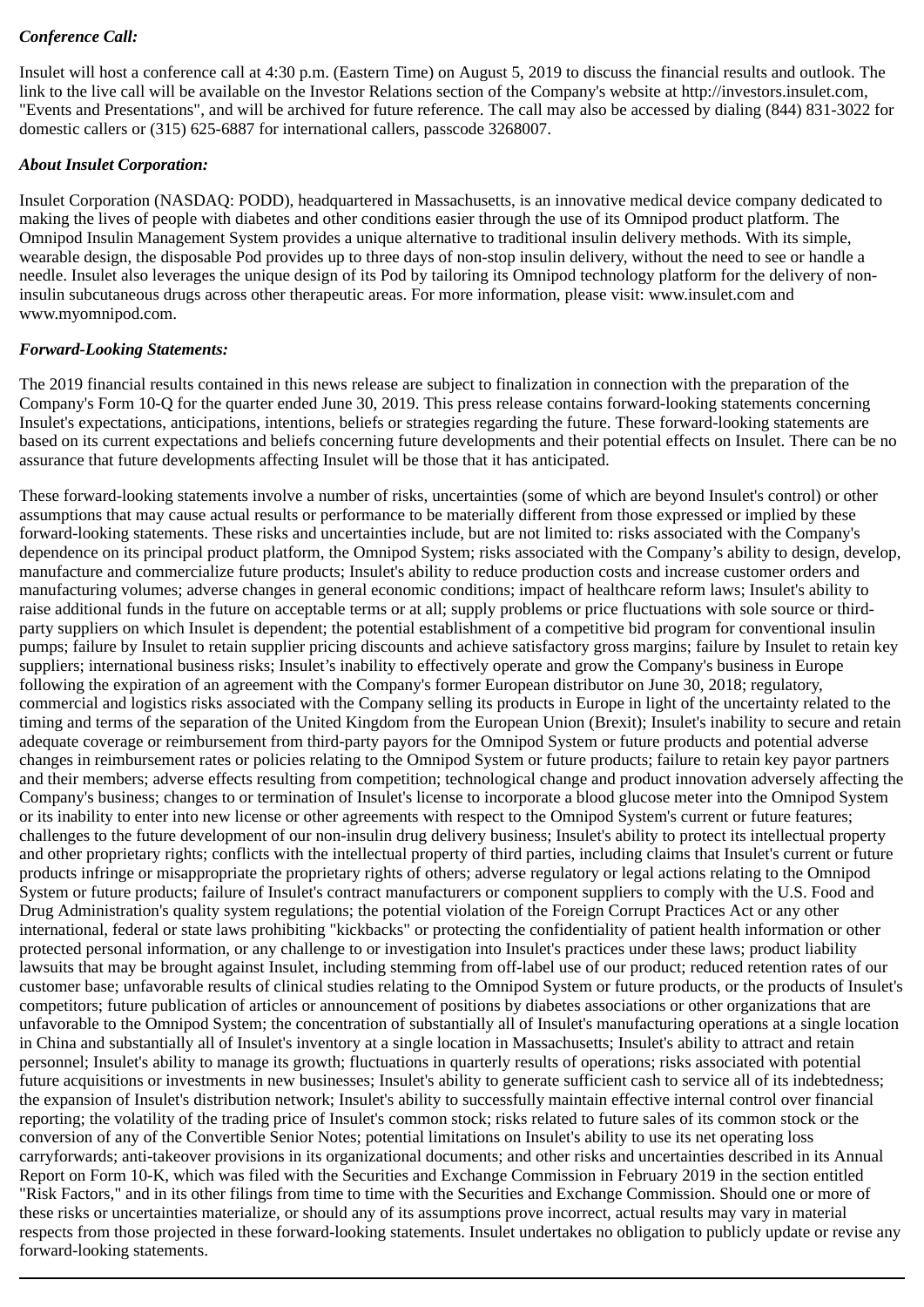#### **INSULET CORPORATION CONDENSED CONSOLIDATED STATEMENTS OF OPERATIONS**

|                                                       | Three Months Ended June 30, |         |    | Six Months Ended June 30, |      |         |      |           |
|-------------------------------------------------------|-----------------------------|---------|----|---------------------------|------|---------|------|-----------|
| (Unaudited; in thousands, except per share data)      |                             | 2019    |    | 2018                      | 2019 |         | 2018 |           |
| Revenue                                               | \$                          | 177,136 | \$ | 124,262                   | \$   | 336,691 | \$   | 247,840   |
| Cost of revenue                                       |                             | 60,718  |    | 42,190                    |      | 113,577 |      | 89,953    |
| Gross profit                                          |                             | 116,418 |    | 82,072                    |      | 223,114 |      | 157,887   |
| Operating expenses:                                   |                             |         |    |                           |      |         |      |           |
| Research and development                              |                             | 32,264  |    | 18,801                    |      | 64,218  |      | 39,068    |
| Sales and marketing                                   |                             | 47,401  |    | 36,575                    |      | 89,017  |      | 69,624    |
| General and administrative                            |                             | 29,150  |    | 22,371                    |      | 55,011  |      | 44,870    |
| Total operating expenses                              |                             | 108,815 |    | 77,747                    |      | 208,246 |      | 153,562   |
| Operating income                                      |                             | 7,603   |    | 4,325                     |      | 14,868  |      | 4,325     |
| Interest expense and other, net                       |                             | (5,719) |    | (5,604)                   |      | (8,280) |      | (11, 840) |
| Income (loss) before income taxes                     |                             | 1,884   |    | (1,279)                   |      | 6,588   |      | (7,515)   |
| Income tax expense                                    |                             | 482     |    | 412                       |      | 808     |      | 745       |
| Net income (loss)                                     | \$                          | 1,402   | \$ | (1,691)                   | \$   | 5,780   | \$   | (8,260)   |
| Net income (loss) per share:                          |                             |         |    |                           |      |         |      |           |
| Basic                                                 | \$                          | 0.02    | \$ | (0.03)                    | \$   | 0.10    | \$   | (0.14)    |
| <b>Diluted</b>                                        | \$                          | 0.02    | \$ | (0.03)                    | \$   | 0.09    | \$   | (0.14)    |
| Basic weighted-average number of shares outstanding   |                             | 59,845  |    | 58,833                    |      | 59,601  |      | 58,659    |
| Diluted weighted-average number of shares outstanding |                             | 61,486  |    | 58,833                    |      | 61,332  |      | 58,659    |